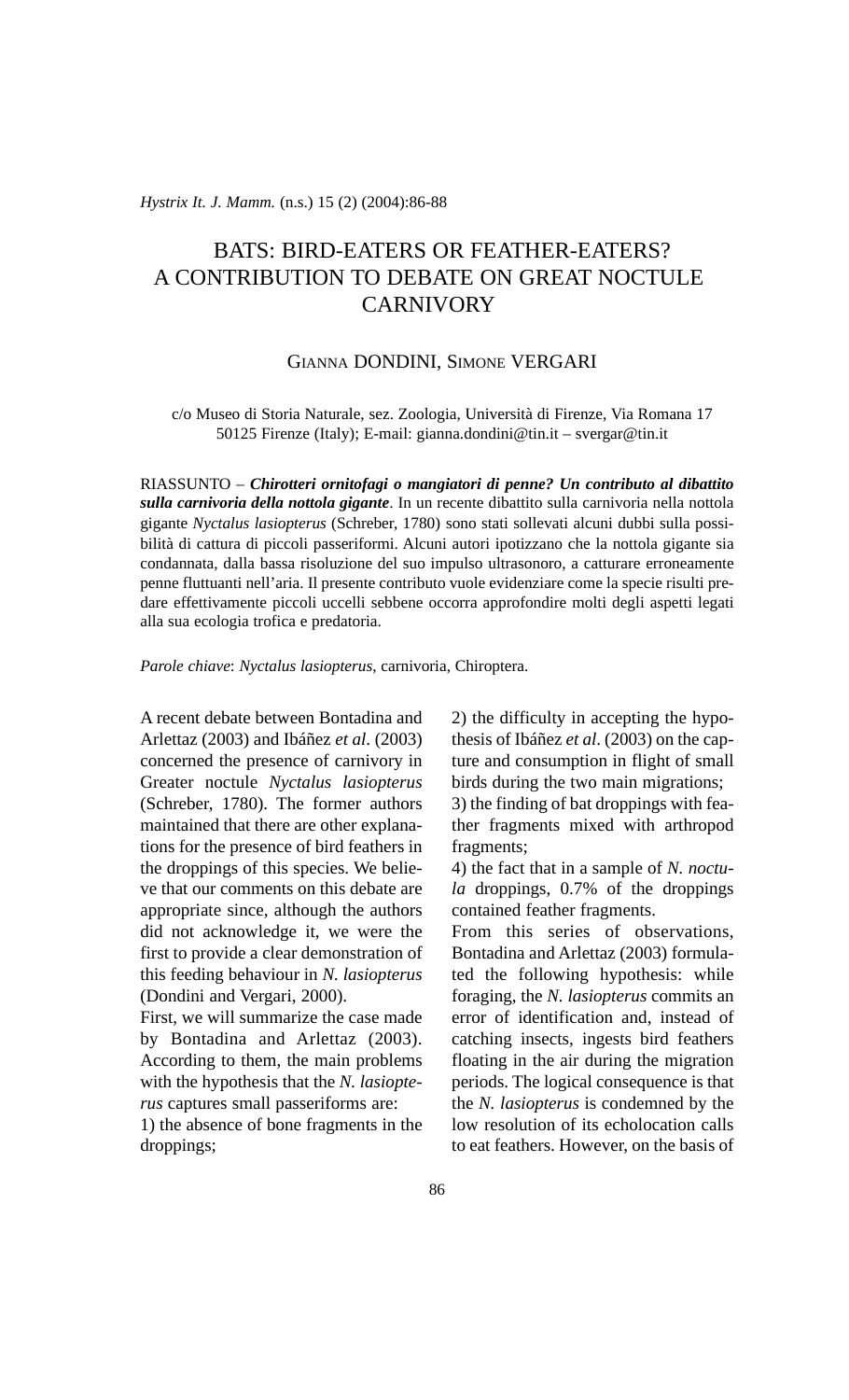the principle of parsimony and the data provided by Dondini and Vergari (2000) and Ibáñez *et al*. (2001), it would be much easier to accept the idea that the *N. lasiopterus* captures birds than that it is a casual feather-eater.

Nevertheless, let us examine the abovementioned points. Regarding the absence of bone fragments, apparently, Bontadina and Arlettaz (2003) have overlooked that the presence of bone fragments had been reported by Dondini and Vergari (2000). In fact, on page 234, third-from-last line of the Results, we reported that: "*Many bone fragments of birds were also found*". To demonstrate definitively and without any doubt the presence of fragments of bird bones, we conducted a scanning electron microscope (SEM) examination of a small sample of the bone fragments (Fig. 1). It clearly proves their origin. In addition to the lamellar structure, one can also see the osseous canals and surfaces with smoothed



Figure 1 - Micrography of the bone (x1200). The fracture morphology is not very evident and the surface presents rounded edges. This can be attributed to digestive processes. The typical biconvex lens shape of the osseous canals (indicated by the arrows) and the lamellar structure are very evident.

angles, typical signs of passage through the digestive tract. The bone fragment in Figure 1 belongs to a series of 14 ones found in 9 droppings collected directly from the bat in September and October 2003 (for methods, see Dondini and Vergari, 2000); the mean value of the maximum length of the fragments is 1.3 mm (SD:  $\pm$ 0.55; minmax:  $0.55 - 2.3$  mm,  $N = 14$ ).

We trust that this further data will remove any doubts about the capture of small passeriforms by the *N. lasiopterus*.

Why did Ibáñez *et al*. (2001) not find bone fragments? Perhaps because they are very small, translucent and not easy to identify, as they could be mistaken for material of different origin. Thus, we can reasonably hypothesize that when examining hundreds or thousands of droppings the accuracy might not be very high.

The second point raises doubts about the hypothesis of catching and eating birds in flight. Therefore, why not consider the ability of the *N. lasiopterus* to find bird prey on roosts in forest areas and consume it there?

The third point concerns the fact that feather fragments are sometimes associated with arthropod fragments. However, it is not so difficult to hypothesize that the *N. lasiopterus* is basically insectivorous and that it evolved its peculiar bird-eating behaviour in response to particular eco-physiological and energetic requirements. Not all of its predation attempts on birds are successful and thus it occasionally turns to insects. Alternatively, birds and insects might be captured at different times of the night. First it catches